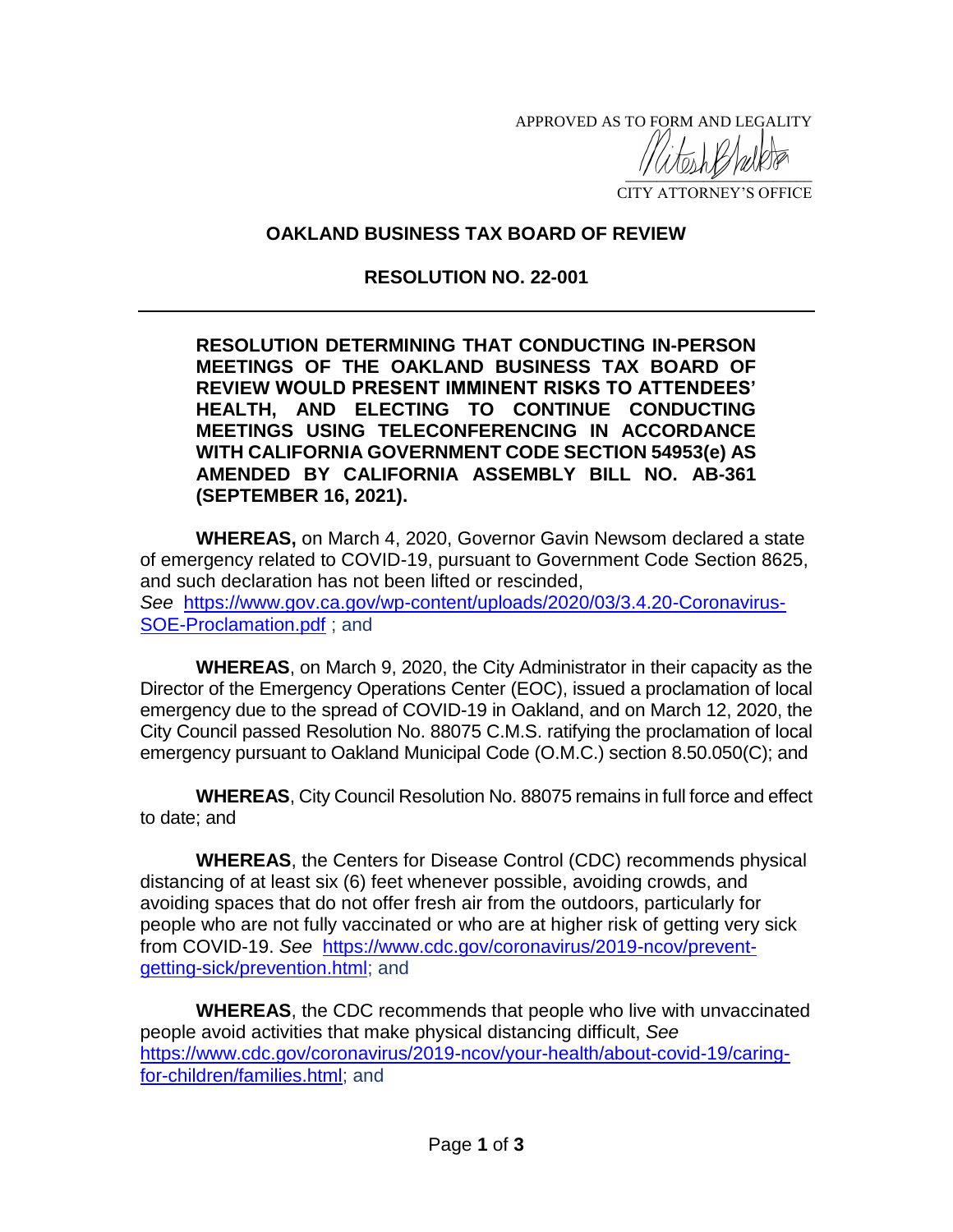**WHEREAS**, the CDC recommends that older adults limit in-person interactions as much as possible, particularly when indoors. *See* [https://www.cdc.gov/aging/covid19/covid19-older-adults.html;](https://www.cdc.gov/aging/covid19/covid19-older-adults.html) and

**WHEREAS**, the CDC, the California Department of Public Health, and the Alameda County Public Health Department all recommend that people experiencing COVID-19 symptoms stay home, *See* [https://www.cdc.gov/coronavirus/2019-ncov/if-you-are-sick/steps-when](https://www.cdc.gov/coronavirus/2019-ncov/if-you-are-sick/steps-when-sick.html)[sick.html;](https://www.cdc.gov/coronavirus/2019-ncov/if-you-are-sick/steps-when-sick.html) and

**WHEREAS**, persons without symptoms may be able to spread the COVID-19 virus, *See* [https://www.cdc.gov/coronavirus/2019-ncov/prevent-getting](https://www.cdc.gov/coronavirus/2019-ncov/prevent-getting-sick/prevention.html)[sick/prevention.html;](https://www.cdc.gov/coronavirus/2019-ncov/prevent-getting-sick/prevention.html) and

**WHEREAS**, fully vaccinated persons who become infected with the COVID-19 Delta variant can spread the virus to others, *See* [https://www.cdc.gov/coronavirus/2019-ncov/vaccines/fully-vaccinated.html;](https://www.cdc.gov/coronavirus/2019-ncov/vaccines/fully-vaccinated.html) and

**WHEREAS**, the City's public-meeting facilities are indoor facilities that are not designed to ensure circulation of fresh / outdoor air, particularly during periods of cold and/or rainy weather; and

**WHEREAS**, the City's public-meeting facilities are not designed to ensure that attendees can remain six (6) feet apart; and

**WHEREAS,** holding in-person meetings would encourage community members from different households to come to City facilities to participate in local government, and some of them would be at high risk of getting very sick from COVID-19 and/or would live with someone who is at high risk; and

**WHEREAS,** in-person meetings will bring community members who are experiencing COVID-19 symptoms to leave their homes in order to come to City facilities and participate in local government; and

**WHEREAS,** some attendees would use ride-share services or public transit to travel to in-person meetings, thereby putting them in close and prolonged contact with additional people outside of their households; now therefore be it:

**RESOLVED:** that the Oakland Business Tax Board of Review finds and determines that the foregoing recitals are true and correct and hereby adopts and incorporates them into this Resolution; and be it

**FURTHER RESOLVED:** that, based on these determinations and consistent with federal, state and local health guidance, the Oakland Business Tax Board of Review determines that conducting in-person meetings would pose imminent risks to the health of attendees; and be it